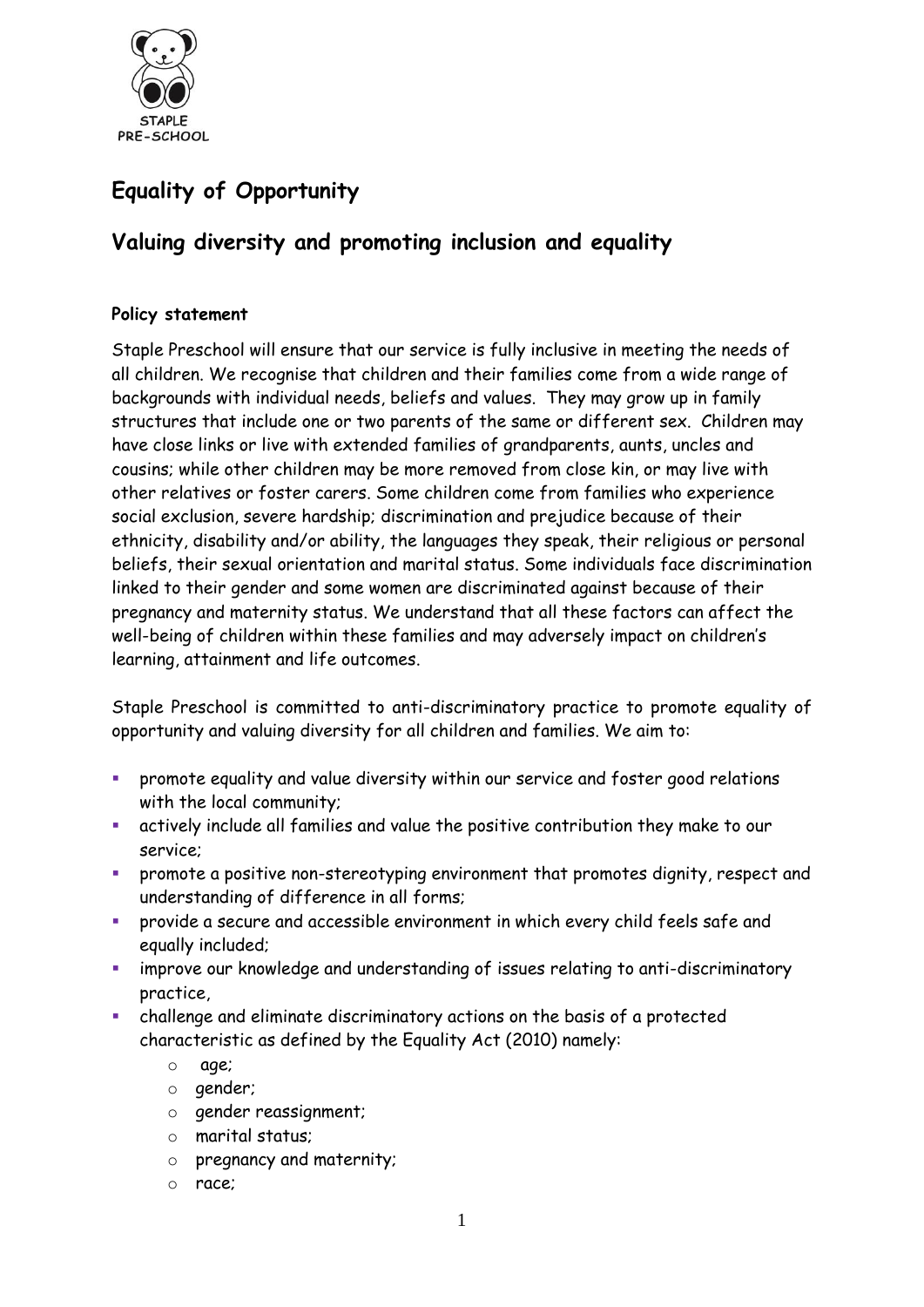- o disability;
- o sexual orientation; and
- o religion or belief.
- where possible, take positive action to benefit groups or individuals with protected characteristics who are disadvantaged, have a disproportional representation within the service or need different things from the service.

# **Procedures**

# Admissions

Our setting is open and accessible to all members of the community.

- We base our Admissions Policy on a fair system.
- We do not discriminate against a child or their family in our service provision, including preventing their entry to our setting based on a protected characteristic as defined by the Equality Act (2010).
- **We advertise our service widely.**
- We provide information in clear, concise language, whether in spoken or written form and provide information in other languages (where ever possible).
- We reflect the diversity of our community and wider society in our publicity and promotional materials.
- We provide information on our offer of provision for children with special educational needs and disabilities.
- We ensure that all parents are made aware of our Valuing Diversity and Promoting Inclusion and Equality Policy.
- We make reasonable adjustments to ensure that disabled children can participate successfully in the services and in the curriculum offered by the setting.
- We ensure, wherever possible, that we have a balanced intake of boys and girls in the setting.
- We take action against any discriminatory, prejudice, harassing or victimising behaviour by our staff, volunteers or parents whether by:
	- **-** direct discrimination someone is treated less favourably because of a protected characteristic e.g. preventing families of a specific ethnic group from using the service;
	- **-** indirect discrimination someone is affected unfavourably by a general policy e.g. children must only speak English in the setting;
	- **-** discrimination arising from a disability someone is treated less favourably because of something connected with their disability e.g. a child with a visual impairment is excluded from an activity;
	- **-** association discriminating against someone who is associated with a person with a protected characteristic e.g. behaving unfavourably to someone who is married to a person from a different cultural background; or
	- **-** perception discrimination on the basis that it is thought someone has a protected characteristic e.g. making assumptions about someone's sexual orientation.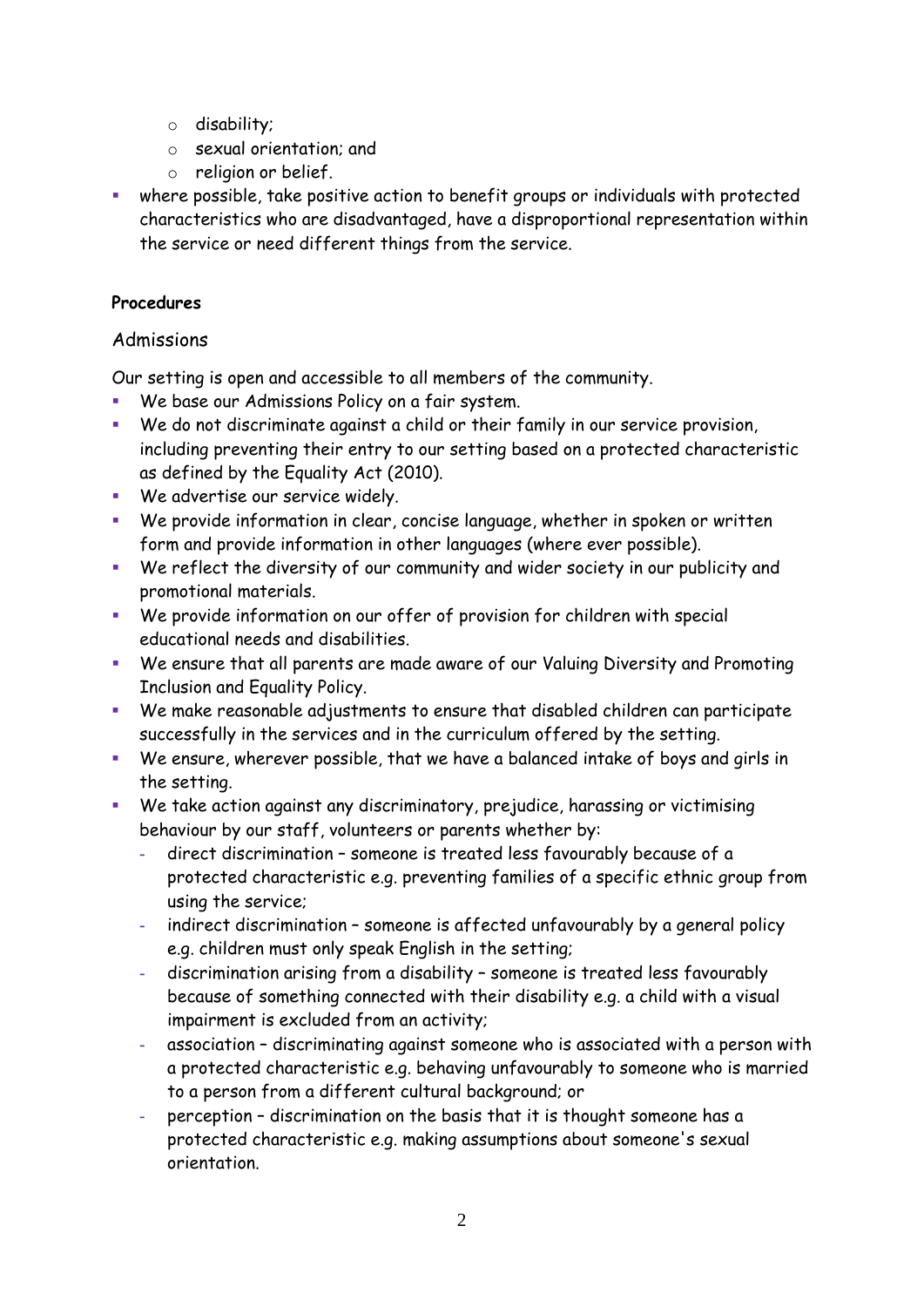We will not tolerate behaviour from an adult who demonstrates dislike or prejudice towards individuals who are perceived to be from another country (xenophobia).

 Displaying of openly discriminatory xenophobic and possibly offensive or threatening materials, name calling, or threatening behaviour are unacceptable on, or around, [our/my] premises and will be dealt with immediately and discreetly by asking the adult to stop using the unacceptable behaviour and inviting them to read and to act in accordance with the relevant policy statement and procedure. Failure to comply may lead to the adult being excluded from the premises.

## *Employment*

- Posts are advertised and all applicants are judged against explicit and fair criteria.
- Applicants are welcome from all backgrounds and posts are open to all.
- We may use the exemption clauses in relevant legislation to enable the service to best meet the needs of the community.
- The applicant who best meets the criteria is offered the post, subject to references and suitability checks by.This ensures fairness in the selection process.
- All job descriptions include a commitment to promoting equality and recognising and respecting diversity as part of their specifications.
- We monitor our application process to ensure that it is fair and accessible.

## *Training*

- We seek out training opportunities for staff and volunteers to enable them to develop anti-discriminatory and inclusive practices, which enable all children to flourish.
- We ensure that staff are confident and fully trained in administering relevant medicines and performing invasive care procedures when these are required.
- We review our practices to ensure that we are fully implementing our policy for Valuing Diversity and Promoting Equality.

#### *Curriculum*

The curriculum offered in the setting encourages children to develop positive attitudes about themselves as well as to people who are different from themselves. It encourages children to empathise with others and to begin to develop the skills of critical thinking and reflection.

We ensure that our practice is fully inclusive by:

- creating an environment of mutual respect and tolerance;
- modelling desirable behaviour to children and helping children to understand that discriminatory behaviour and remarks are hurtful and unacceptable;
- positively reflecting the widest possible range of communities within resources;
- avoiding use of stereotypes or derogatory images within our books or any other visual materials;
- ensuring that children learning English as an additional language have full access to the curriculum and are supported in their learning;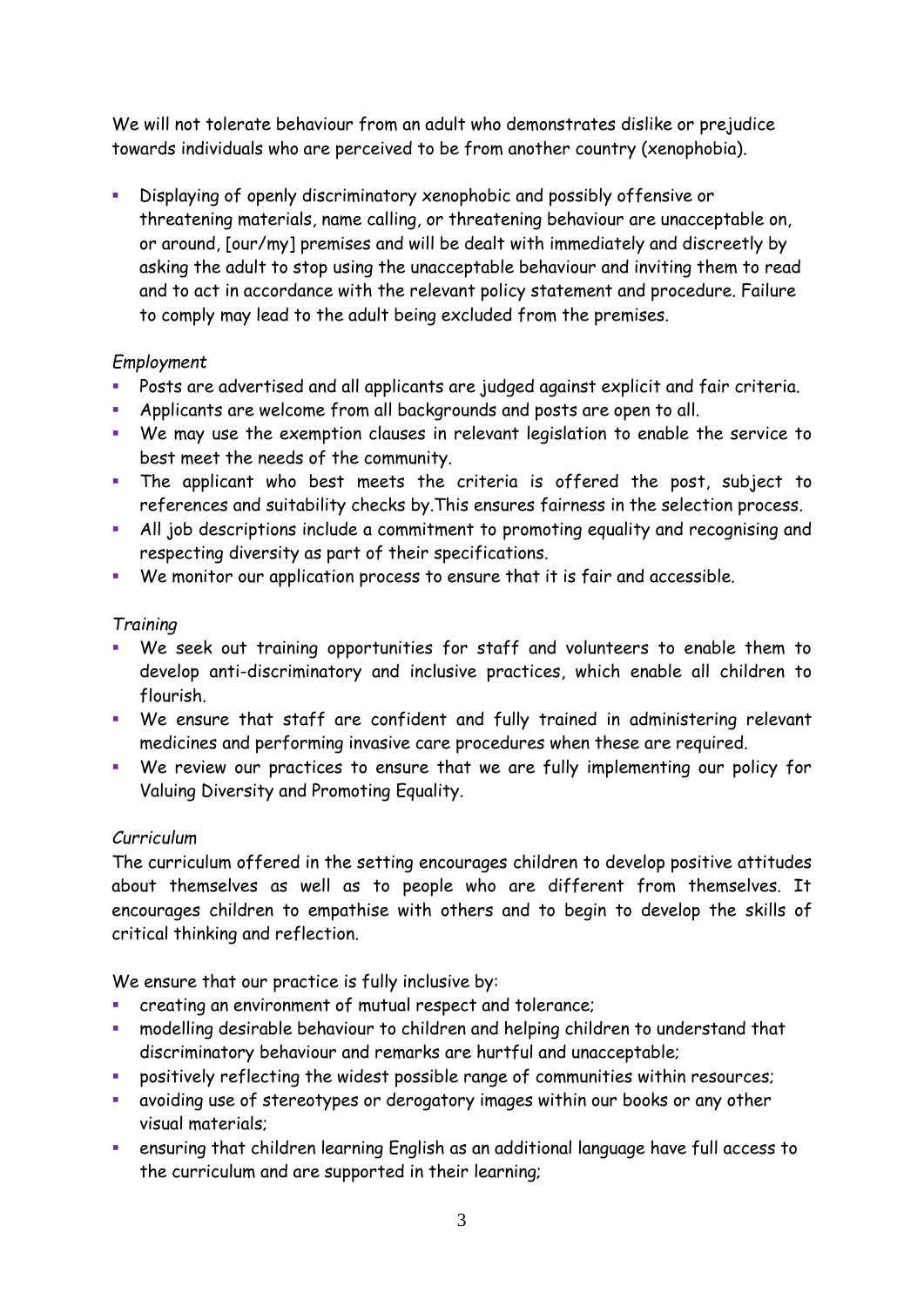- ensuring that disabled children with and without special educational needs are fully supported;
- ensuring that children speaking languages other than English are supported in the maintenance and development of their home languages

We will ensure that our environment is as accessible as possible for all visitors and service users. We do this by:

- undertaking an access audit to establish if the setting is accessible to all disabled children and adults. If access to the setting is found to treat disabled children or adults less favourably, then we make reasonable adjustments to accommodate the needs of disabled children and adults.
- fully differentiating the environment, resources and curriculum to accommodate a wide range of learning, physical and sensory needs.

## *Valuing diversity in families*

- We welcome the diversity of family lifestyles and work with all families.
- We encourage children to contribute stories of their everyday life to the setting.
- We encourage mothers, fathers and other carers to take part in the life of the setting and to contribute fully.
- For families who speak languages in addition to English, we will develop means to ensure their full inclusion.
- We offer a flexible payment system for families of differing means and offer information regarding sources of financial support.
- We take positive action to encourage disadvantaged and under-represented groups to use the setting.

#### *Food*

- We work in partnership with parents to ensure that dietary requirements of children that arise from their medical, religious or cultural needs are met.
- We help children to learn about a range of food, and of cultural approaches to mealtimes and eating, and to respect the differences among them.

#### *Meetings*

- Meetings are arranged to ensure that all families who wish to may be involved in the running of the setting.
- We positively encourage fathers to be involved in the setting, especially those fathers who do not live with the child.
- **Information about meetings is communicated in a variety of ways written, verbal** and in translation – to ensure that all mothers and fathers have information about, and access to, the meetings.

*Monitoring and reviewing*